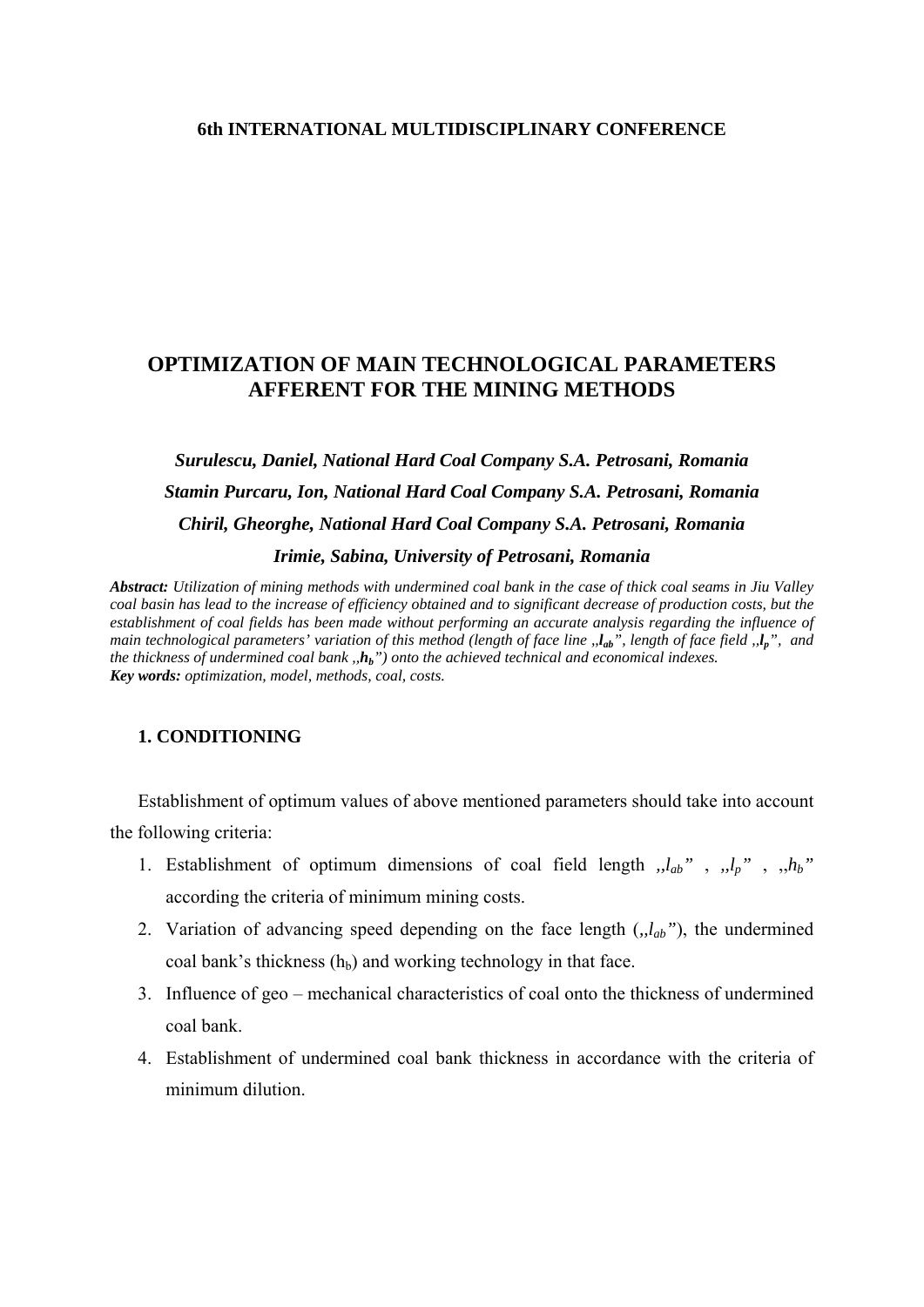### **2. METHOD USED**

Establishment of optimum dimensions for the coal field length  $(l_p)$ , coal face length  $(l_{ab})$ and height of undermined coal bank  $(h_b)$ , in accordance with the criteria of minimum mining costs. In order to solve the optimization problem it will be used the criteria of minimum cost *(c )* onto the product unit, as the following relationship:

 $c \rightarrow \min$ , with restriction  $P \ge P_{plan}$ , P- output, (1) Establishment of economical and mathematical model that has to lead to solution of the optimization problem starts from identification of sub – systems that are components of total mining costs system, but only those costs with significant importance in the total mining costs's value. Starting with the above presented, the costs afferent for mining the coal field can be expressed with following formula:

$$
C = \sum C_i \,,\tag{2}
$$

Where: *C* - represents the costs afferent for mining the coal field:

 $\sum C_i$  – sum of partial costs of afferent subsystems

The analysis of costs system afferent for the technological unit to be optimized lead to identification of subsystems of partial costs (fig.1). In this case:

$$
\sum C_i = C_p + C_i + C_u + C_m + C_e + C_a , \qquad (3)
$$



**Fig.1** *System of costs afferent for mining the coal field and afferent subsystems [1]* 

Where:  $C_p$  - costs afferent for preparatory works;

 $C<sub>i</sub>$  - costs afferent for maintaining the preparatory works;

- $C_{u}$  costs afferent for equipments (supporting, transporting, cutting, etc.);
- $C_m$  costs afferent for the labor force needed for mining the coal panel;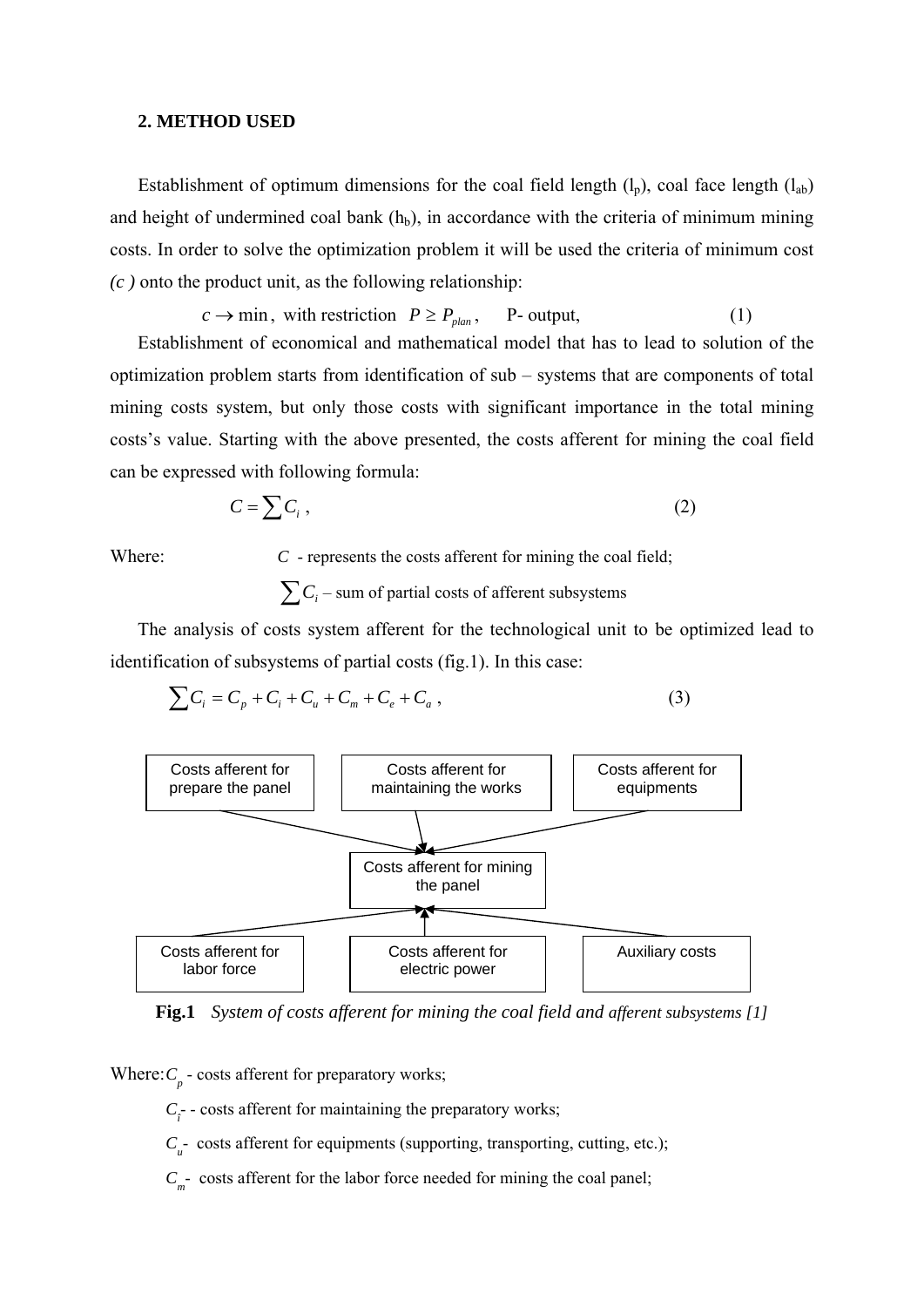*Ce* - costs afferent for electric power;

*Ca* - auxiliary costs (repairs, materials, etc.).

In the same time the production unit costs are expressed by the relationship, relationship that express the production costs afferent for the mining method with undermined coal bank used for mining the coal field reserve:

$$
c = \frac{C}{R_p} = \frac{C_p + C_i + C_u + C_m + C_e + C_a}{1,2l_p l_{ab} (h_{ab} + h_b)},
$$
 (ROL/tones) (4)

Where: *c* - unit costs;

*C* - total mining costs;

$$
R_p
$$
 - industrial reserve of coal panel:  $R_p = S_p H_p h_{ex} \chi_1$ , (5)

Where:  $S_p$  - coal field dimension on direction;

- $H_p$  coal field dimension on declivity;
- $h_{ex}$  –thickness of mined coal slice;
- γ specific gravity of coal;

 $k<sub>1</sub>$  - coefficient that depend on the recovery degree and dilution: ρ  $k_1 = \frac{\eta}{1-\rho}$ ; k<sub>1</sub>=0,8;

 $\tilde{\eta}$  - recovery degree;

 $\tilde{\rho}$  - dilution.

In order to establish the economical and mathematical model based on relationship (4), it is required to establish the calculation relationship depending on the three considered parameters, for every of partial costs, as follows:

• *Costs afferent for preparatory works,* [2]:

$$
C_p = 2l_p c_g + (c_p + c_{pa})l_{ab},
$$
 (ROI) (6)

Where: $c_g$  - unit cost for drilling and supporting one linear meter of underground gallery;

 $c_p$  - unit cost for drilling and supporting one linear meter of inclined plane;

 $c_{pa}$ - unit costs for drilling and supporting one linear meter of inclined plane of attack.

• *Costs afferent for maintaining the preparatory works*

In this case certain specifications should be made, as follows: the costs afferent for maintaining the preparatory works shall represent a percentage from the total value of preparatory works, as follows:

$$
C_i = k_i C_p, \qquad (ROL)
$$
 (7)

Where:  $k_i$  - coefficient representing the ratio between annual value of maintaining works in comparison to initial value of works, ki=0,15.

$$
C_i = 0.15C_p, \qquad (ROL/year) \tag{8}
$$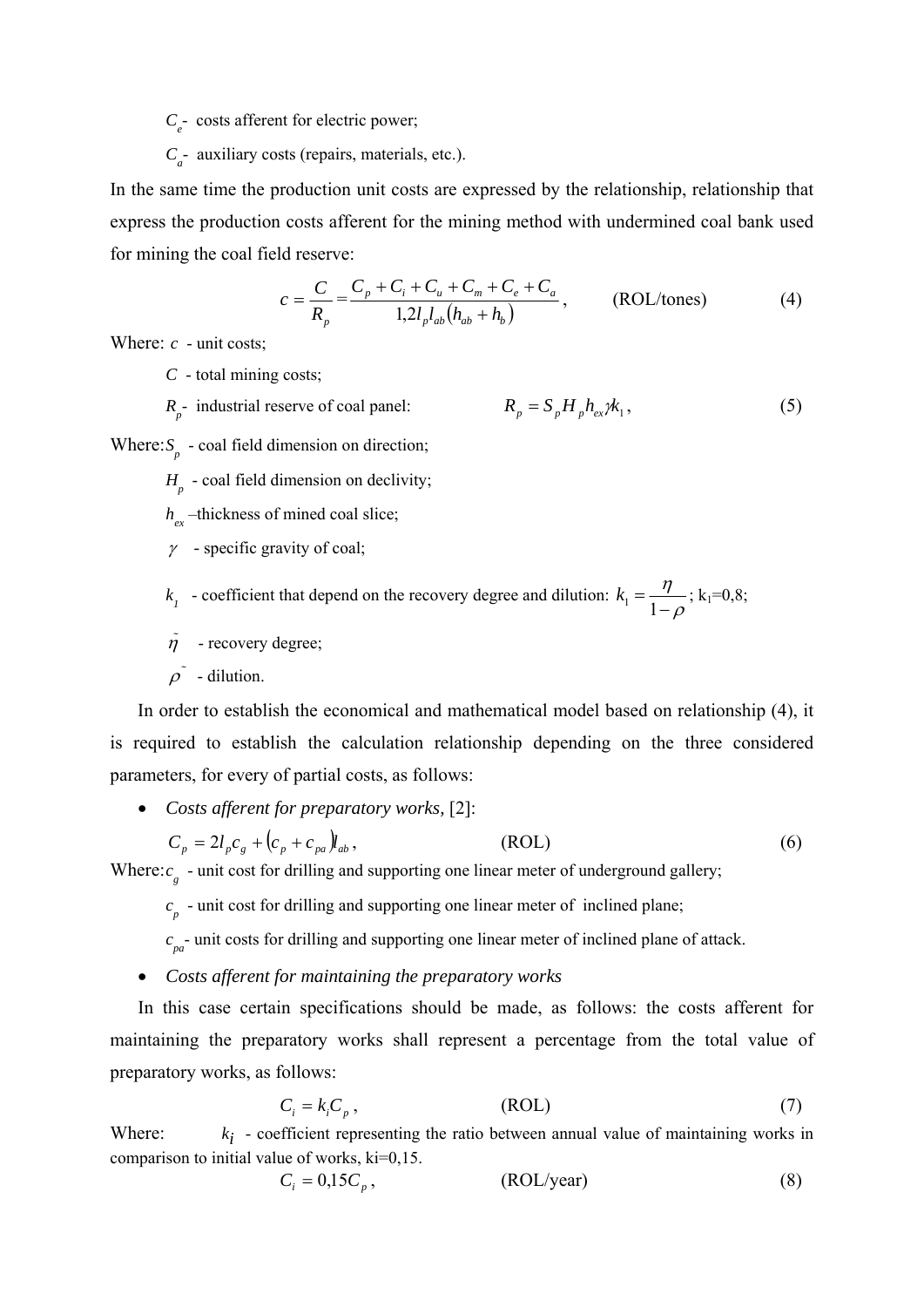relationship that express the value of maintaining works carried out during one year.

In order to express the costs afferent for maintaining the preparatory works for entire mining period of the coal field, starting from the restriction  $P \ge P_{plan}$  and considering the planned daily advancing speed  $V<sub>z</sub>$  as main parameter influencing the daily output, it is established the mining period of that coal field:

$$
T_p = \frac{l_p}{V_z}, \qquad \text{(days)} \qquad \text{or} \qquad T_p = \frac{l_p}{256V_z}, \text{ (years)} \tag{9}
$$

It should be taken into consideration the fact that the length of the two direction underground galleries it is continuously reduced as result of mining the coal field. Under these circumstances:

$$
C_i = \frac{0.15c_s}{256V_z} l_p^2 + \frac{0.15c_p}{256V_z} l_p l_{ab},
$$
 (ROL) (10)

$$
C_i = 0.0006 l_p \left( l_p c_g + l_{ab} c_p \right) \frac{1}{V_z}, \qquad \text{(ROL)} \tag{11}
$$

• *Costs afferent for equipments*

$$
C_u = \frac{l_p}{256V_z} \left( \frac{C_{ut}}{T_{A1}} + \frac{C_{us}}{T_{A2}} + \frac{C_{uT}}{T_{A3}} \right) k_m, \quad \text{(ROL)} \tag{12}
$$

Where:  $C_u$  - costs afferent for equipments;

 $C_{\mu\nu}$  – costs afferent for transportation equipments;

*Cus* - costs afferent for supporting equipments;

*CuT* - costs afferent for cutting equipments;

 $T_{AI}$  - depreciation period of transporting equipments;

 $T_{A2}$  - depreciation period of supporting equipments;

 $T_{A3}$  - depreciation period of cutting equipments;

 $k_m$  - coefficient that takes into account the equipments' assembly costs:  $k_m=1,1$ .

$$
C_{u} = 0.004l_{p} \left( \frac{n_{1}c_{ta}}{T_{A1}} + \frac{n_{uT}}{T_{A3}} \right) \frac{1}{V_{z}} + 0.004l_{p}^{2} \frac{c_{tg}}{l_{u}T_{A1}V_{z}} + 0.004l_{p}l_{ab} \frac{c_{us}d}{T_{A2}V_{z}}, \quad \text{(ROL)} \tag{13}
$$

Where:  $n_1$  – number of transportation equipment in coal face  $n_1 = 1$  or 2;

 $n<sub>2</sub>$  – number of transportation equipment in underground gallery:

$$
n_2 = \frac{l_p}{l_u} \qquad n_2 \text{ is integer number} \tag{14}
$$

*l u* - length of transportation equipment (catalog data);

 $c_{ta}$  – cost of one transportation equipment for coal face;

 $c_{\text{tg}}$  – cost of one transportation equipment for the underground gallery;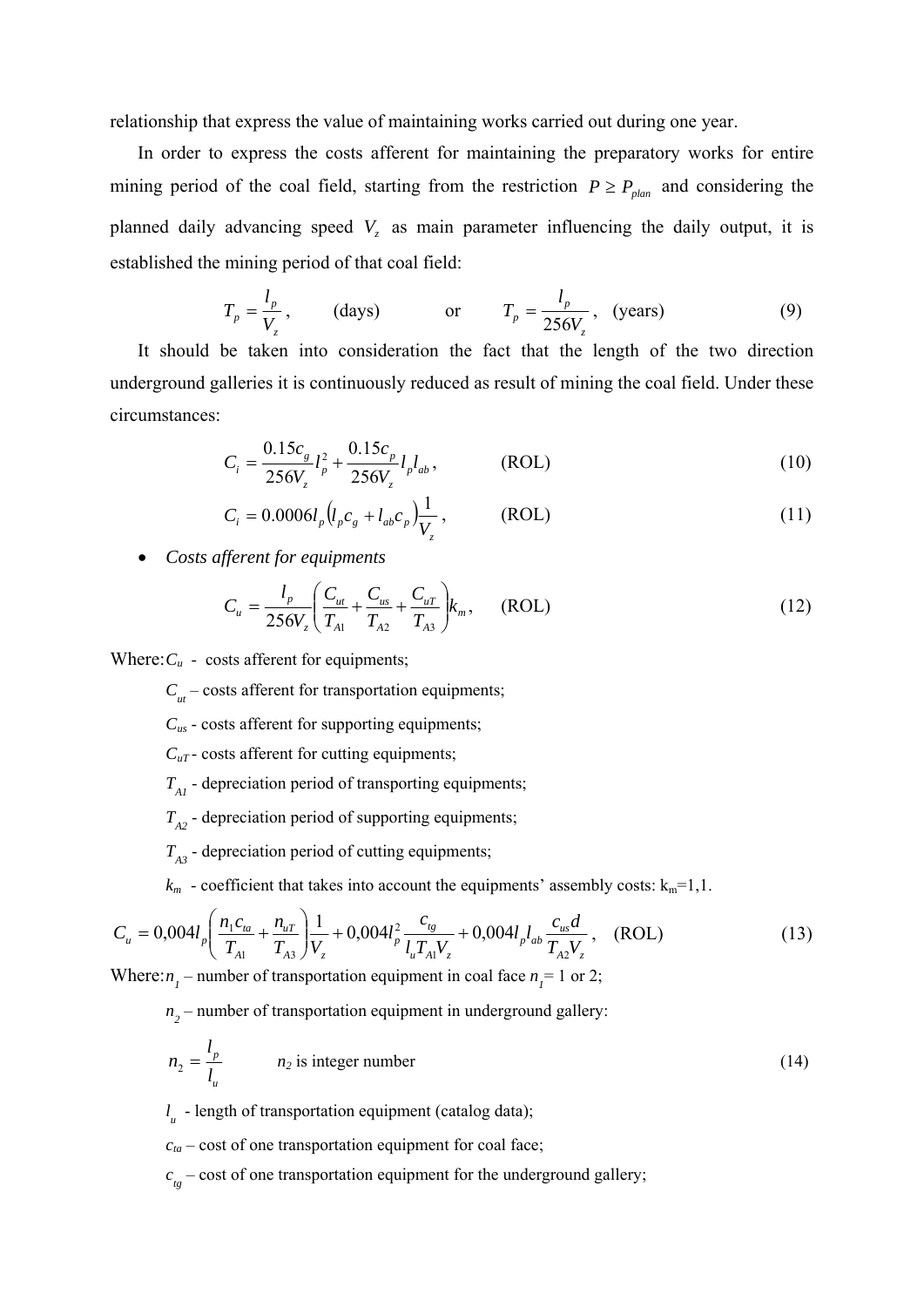*cus* - cost of supporting unit;

 $d$  - supporting density (number of supporting units onto the coal face length unit), having the value of  $d = 1.25$  for individual supporting;

- $n_{\mu}$  number of cutting equipments;
- $c_{uT}$  unit cost of cutting equipment.
- *Costs afferent for labor force*
- o *Costs afferent for the labor force involved in transporting the mined output*

$$
R_{mt} = 2l_p^2 \frac{c_{mt}}{l_u V_z},\tag{ROL}
$$

where  $c_{mt}$  represent the average wages of transport workers (ROL/man – shift).

$$
R_{mt}^{1} = 3,098l_{p}^{2} \frac{c_{mt}}{l_{u}V_{z}}, \qquad (ROL)
$$
 (16)

$$
C_{mt} = 4,46l_p^2 \frac{c_{mt}}{l_u V_z},
$$
 (ROL) (17)

Where: $R_{mt}$  – direct wages for transport activity;

 $R_{mt}$ <sup>1</sup> direct wages and bonuses for transport activity;

*C<sub>mt</sub>* - total costs for transport activity.

o *Costs afferent for the labor force involved in mining the underground coal field reserve* 

Establishment of these costs' volume can be made only after analyzing the production system. In this case was established following relationship [1]:

$$
C_{ma} = c_{ma} \left( 1,89 l_p l_{ab} + 0,08 l_p l_{ab} h_b + 0,55 l_p h_b + 12,8 l_p \right)
$$
\n
$$
C_{ma} = c_{ma} \left( 1,89 l_p l_{ab} + 0,08 l_p l_{ab} h_b + 0,55 l_p h_b + 12,8 l_p \right)
$$
\n
$$
(18)
$$

• *Costs afferent for electric power* are expressed by following relationship:

$$
C_e = c_e I_p I_{ab} \left[ \frac{h_{ab} + \eta h_b}{k_u} \left( \frac{I_p P_{tg}}{2l_u Q_{tg}} + \frac{n_1 P_{ta}}{Q_{ta}} \right) + \frac{P_t}{\nu b} + \frac{P_s t_1}{db k_s} \right], \text{(ROL)}
$$
 (19)

Where:  $c_e$  - price of electric power;

 $k_{\mu}$  - coefficient of utilization the conveyor's technical flow;

 $Q_{tq}$ ;  $Q_{tq}$ - technical flow of gallery, respectively face conveyor;

 $P_{t_g}$ ;  $P_{ta}$  – nominal powers of gallery, respectively face conveyors;

- *v* cutting speed of shearer;
- *b*  depth of the kerf cut by the shearer;
- *d* supporting density;

*t <sup>1</sup>*- operation time of hydraulic unit required for performing necessary moves by a supporting unit;

 $k<sub>s</sub>$ - simultaneity coefficient at the stride of supporting system.